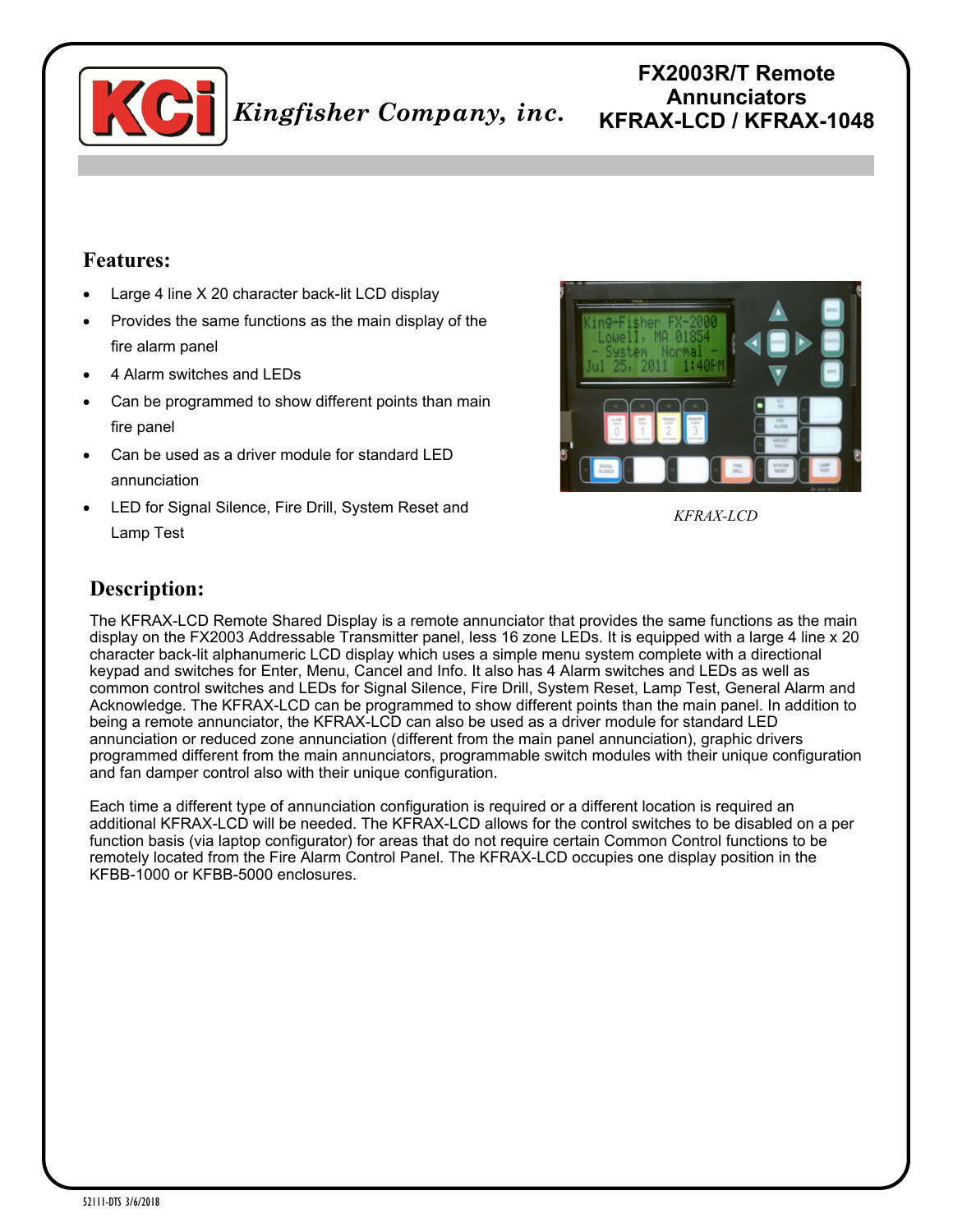

## **Features:**

- 48 programmable bi-colored LED's
- Takes one display position in the KFBB -1000 or KFBB-5000 Enclosures
- Connects via ribbon cable

The KFRAX-1048 Programmable Zone LED Annunciator Module provides 48 programmable bi-colored LEDs. The KFRAX-1048 is used if additional LED zone annunciation is required. The addressable points can be grouped together to light one LED, or they can be part of many groups and therefore may turn on many LEDs. The circuits can be selected as either Alarm to illuminate the red LED or for Supervisory to illuminate the amber LED. Any zone trouble condition will be displayed on the Shared Display. The KFRAX-1048 can be connected to the main panel or it can be connected to the KFRAX-LCD Remote Shared Display if a programmable remote LED annunciator is required. It takes up two frames when connected to either the main or remote shared display. The KFRAX-1048 is used in conjunction with the KFRAX-LCD when a different type of annunciation configuration or a different location is required. The KFRAX-1048 occupies one display position in the KFBB-1000 or KFBB-5000 enclosures.

|                | <b>18 AWG</b> |     | <b>16 AWG</b> |     | <b>14 AWG</b> |     | <b>12 AWG</b> |      | <b>Max Loop Re-</b><br>sistance |
|----------------|---------------|-----|---------------|-----|---------------|-----|---------------|------|---------------------------------|
| <b>Amperes</b> | ft            | m   | ft            | m   | ft            | m   | ft            | m    | Ohms                            |
| 0.12           | 1180          | 360 | 1850          | 567 | 3000          | 915 | 4250          | 1296 | 15                              |
| 0.30           | 470           | 143 | 750           | 229 | 1200          | 366 | 1900          | 579  | $\,6\,$                         |
| 0.60           | 235           | 71  | 375           | 114 | 600           | 183 | 850           | 259  | 3                               |
| 0.90           | 156           | 47  | 250           | 76  | 400           | 122 | 570           | 174  | $\overline{2}$                  |
| 1.20           | 118           | 36  | 185           | 56  | 300           | 91  | 425           | 129  | 1.5                             |
| 1.50           | 94            | 29  | 150           | 46  | 240           | 73  | 343           | 105  | 1.2                             |
| 1.70           | 78            | 24  | 125           | 38  | 200           | 61  | 285           | 87   | 1.0                             |

### **Table 1 Maximum Wiring Run to Last Annunciator**

#### **Annunciator/Programmable Module Enclosures**

| Model            | Height | Width  | Depth | <b>Specifications</b>                            |
|------------------|--------|--------|-------|--------------------------------------------------|
| KFBB-1001        | 9.0"   | 12.75" | 12"   | 18 GA. (0.048") thick CRS                        |
| KFBB-1002        | 18"    | 12.75" | 1.2"  | 18 GA. (0.048") thick CRS                        |
| KFBB-1003        | 26.4"  | 12.75  | 1.2"  | 18 GA. (0.048") thick CRS Door is 16 GA (0.060") |
| <b>KFBB-1008</b> | 33"    | 22.5"  | 1.2"  | 16 GA. (0.060") thick CRS Door is 14 GA (0.075") |
| KFBB-1012        | 45"    | 22.5"  | 1.2"  | 16 GA. (0.060") thick CRS Door is 14 GA (0.075") |

Add R for Red, and W for White

*Kingfisher Company, inc. 81 Old Ferry Road - Lowell, MA 01854 Phone: 978-596-0214 Fax: 978-596-0217 [www.kfci.com](http://www.kfci.com/)*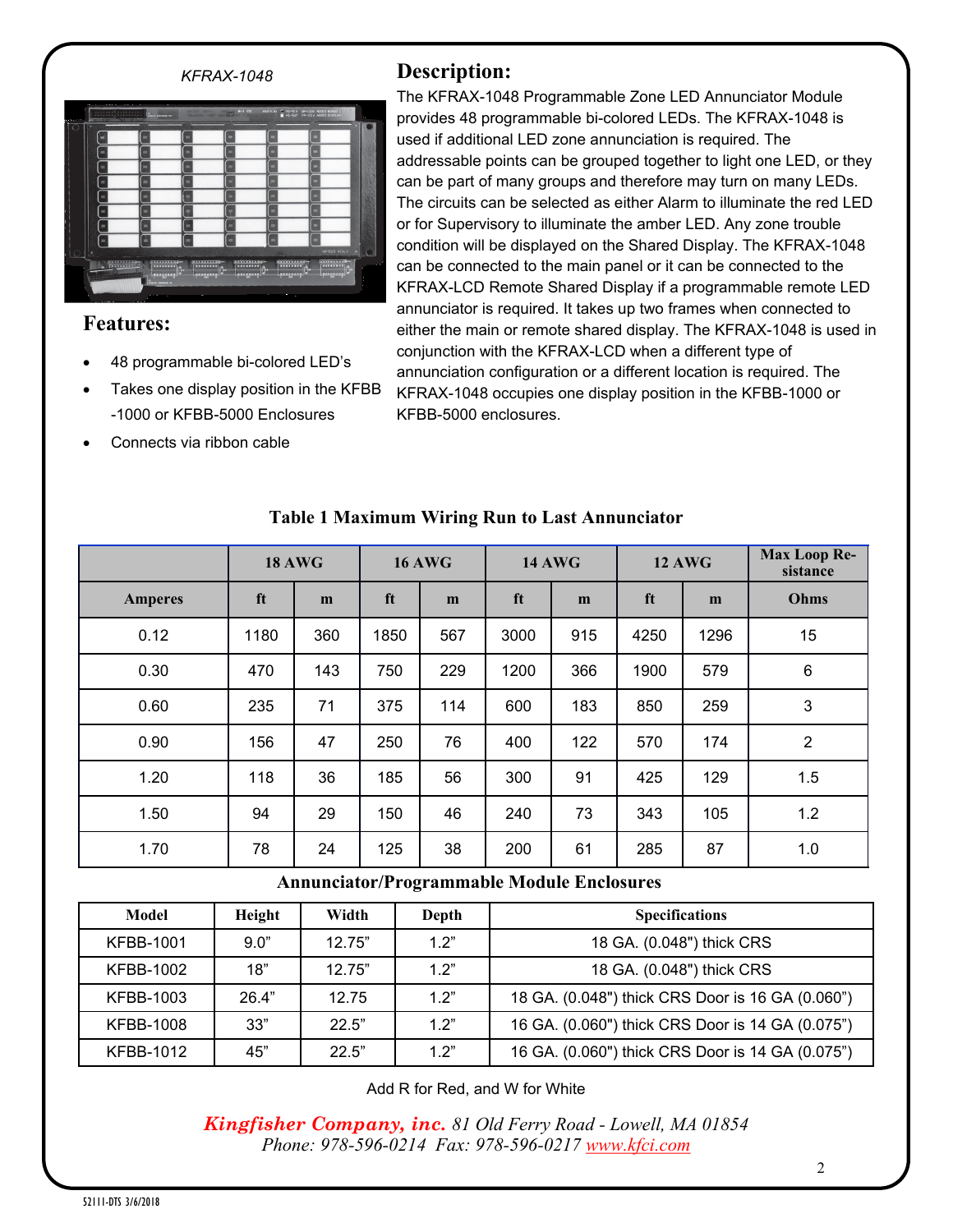## **Specifications:**

#### **KFRAX-LCD Remote FX-2003R/T Shared Display LCD Annunciator**

**Voltage:** 24V DC nominal, range of 20 to 39V DC.

**Current:** Standby: 100 mA Max.,

All LED's "On": 150 mA Max

Provides exact functions as the FX-2000 main display.

Interconnects via one ribbon cable (or wiring) to the FX-2003R/T Fire Alarm Control Panel or to previous KFRAX-LCD.

#### **KFRAX-1048TZ Adder Annunciator Chassis (48 Display Points)**

**Current:** Standby: 15 mA Max.,

All LEDs On: 100 mA Max

Interconnect via one ribbon cable from KFRAX-LCD or to previous KFRAX-1048TZ or KFIPS2424 to the next KFRAX-1048TZ or KFIPS-2424.

Annunciation of up to 48 additional points.

# **ORDERING INFORMATION**

| KCi#      | Model #              | <b>Description</b>                                                                   |  |
|-----------|----------------------|--------------------------------------------------------------------------------------|--|
| 52154     | <b>KFRAX-1048</b>    | <b>Expansion Annunciator Chassis</b>                                                 |  |
| 52111     | KFRAX-LCD            | Remote Shared Display                                                                |  |
| 52270     | <b>KFBB-1001</b>     | Beige Door, Semi-flush Backbox, houses 1 module, with key-lock door                  |  |
| 52115     | KFBB-1001-R          | Red Door, Semi-flush Backbox, houses 1 module, with key-lock door                    |  |
| 52116     | <b>KFBB-1001WP-R</b> | Red Door, Semi-flush Weatherproof Backbox, houses 1 module, with key-lock<br>door    |  |
| 52155     | <b>KFBB-1002-R</b>   | Red Door, Semi-flush Backbox, houses 2 modules, with key-lock door                   |  |
| 52271     | <b>KFBB-1002</b>     | Beige Door, Semi-flush Backbox, houses 2 module, with key-lock door                  |  |
| 52156     | <b>KFBB-1002WP-R</b> | Red Door, Semi-flush Weatherproof Backbox, houses 2 modules, with key-lock<br>door   |  |
| 52157     | KFBB-1003-R          | Red Door, Semi-flush Backbox, houses 3 modules, with key-lock door                   |  |
| 52272     | <b>KFBB-1003</b>     | Beige Door, Semi-flush Backbox, houses 3 module, with key-lock door                  |  |
| 52158     | <b>KFBB-1008-R</b>   | Red Door, Semi-flush Backbox, houses 8 module, with key-lock door                    |  |
| 52159     | <b>KFBB-1012-R</b>   | Red Door, Semi-flush Backbox, houses 12 modules, with key-lock door                  |  |
| 52117     | <b>KFTH-101</b>      | Thermostat Heater for Sub-Zero Applications, Requires separate 24VAC Power<br>Source |  |
| 52118     | KFPS-24              | l24 VAC Transformer                                                                  |  |
| 52111-DTS |                      | Specification Data Sheet                                                             |  |

#### *Kingfisher Company, inc. 81 Old Ferry Road - Lowell, MA 01854 Phone: 978-596-0214 Fax: 978-596-0217 [www.kfci.com](http://www.kfci.com/)*